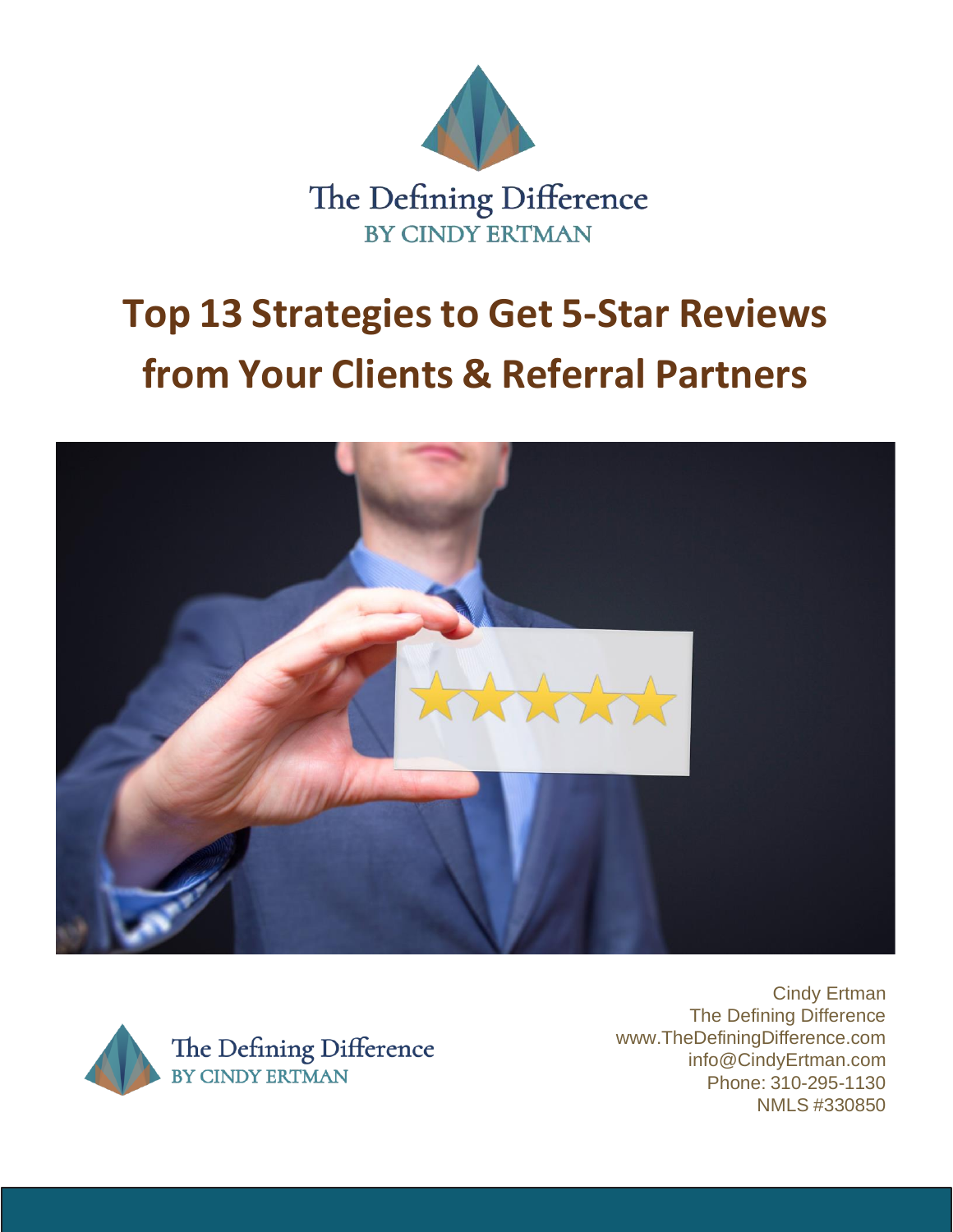

**Marketing yourself in today's competitive market is an art and requires employing some innovative strategiesin orderto set yourself apartin the marketplace**. With allthe different channels out there - social media, paid online or print advertising, email campaigns, etc. - one of the most important tools to help you elevate your online presence are client and referral partner testimonials and Reviews.

**Reviews serve as social proof and drive consumer action, establish your credibility and inspire trust.** They make you more visible and are fresh content that search engines really like, making it easier for prospective clients and referral partners to find you. Reviews also give you a forum to connect with consumers, reinforce positive reviews with thanks, or offer incentives and promotions to reward consumer loyalty.

#### **Here are a few key statistics on the power of positive reviews:**

- 90% of consumers read online reviews before visiting a business
- 88% of consumers trust online reviews as much as personal recommendations
- Consumers will spend 31% more on a business with "excellent" reviews
- 72% say that positive reviews make them trust a business more
- 72% of consumers will take action only after reading a positive review
- 86% will hesitate to purchase from a company with negative online reviews
- Reliability (27%), Expertise (21%), and professionalism (18%) are the most important reputation traits for a business

#### **These are some of the most popular Review Management Platforms:**

- **[Experience](https://www.experience.com/)** (formerly Social Survey)
- [TrustPilot](https://business.trustpilot.com/?utm_source=hubspot&utm_medium=owned&utm_campaign=landingpage_header_tplogo)
- [Reach150](https://www.reach150.com/)
- [TestimonialTree](https://get.testimonialtree.com/)
- [BirdEye](https://birdeye.com/)
- [TrustRadius](https://www.trustradius.com/)
- [Zillow](https://www.zillow.com/mortgage/lender-reviews/)
- [Facebook](https://www.facebook.com/)
- [Yelp](https://www.yelp.com/)
- **[Google](https://www.google.com/business/)**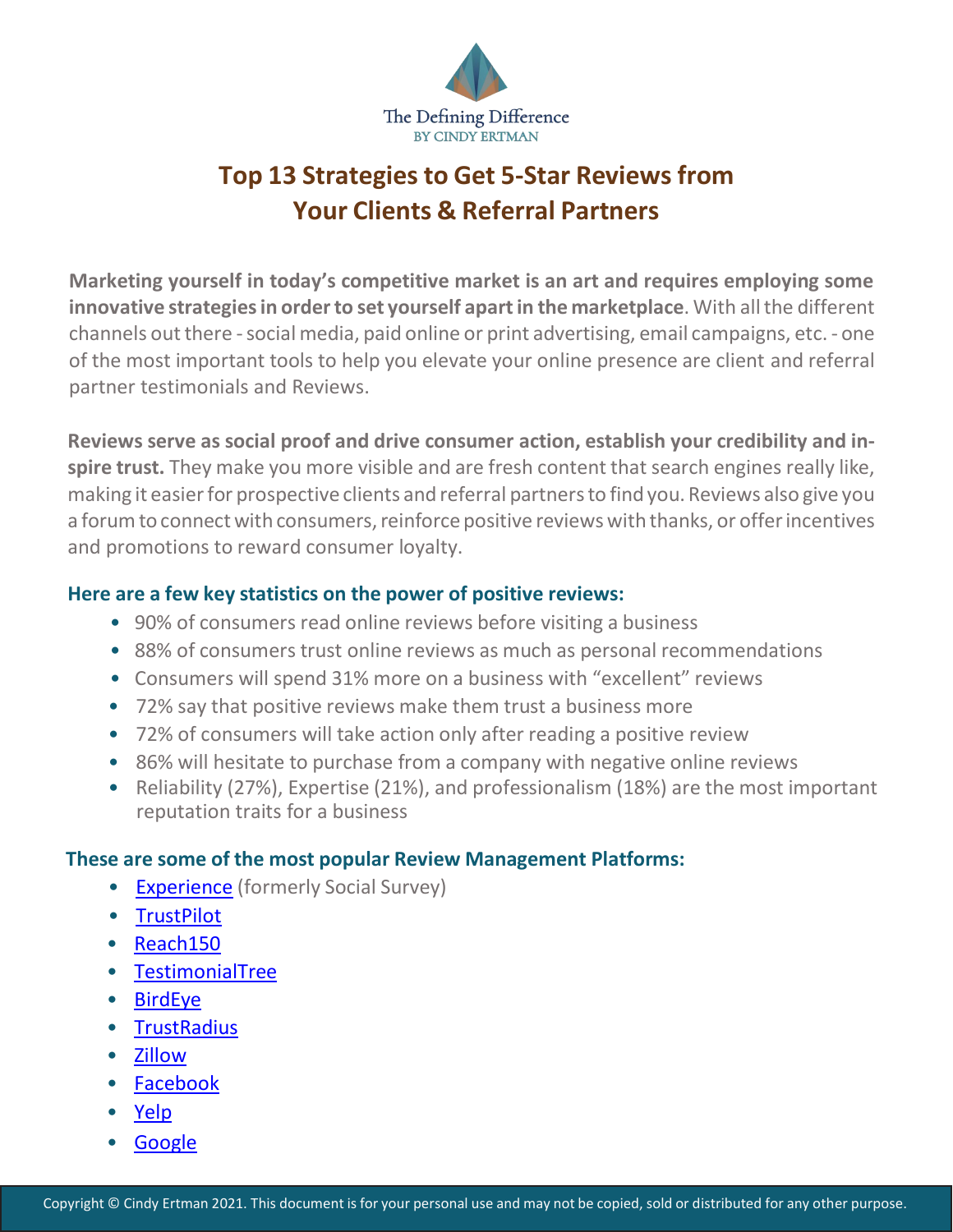

### **Strategies for Capturing 5-Star Reviews:**

- **1. Keep it simple.** Focus on using Google and Zillow as your primary review platforms. Social Survey seems to have this process dialed in but requires Enterprise Accounts.
- **2. Ask for reviews at the right time.** Request your review when the CD goes out or within 3 days of closing when you have your borrower's active attention.
- **3. Automate the process so follow up is easy.** Use your CRM to automatically schedule simple email campaigns to request and follow up on reviews. Make sure to write the emails as if you are personally asking, using verbiage such as "Will you do me a quick favor…?"
- **4. Share your reviews on social.** Come up with creative ideas such as "5 Star Friday" to share success stories with your network.
- **5. Give out testimonials to your referral network.** It is a nice gesture to build deeper relationships with them, but they will also often reciprocate.
- **6. Encourage 5-star reviews.** When asking for a review, make it easy for clients and referral partners to leave the best possible rating. Use leading verbiage such as "If youbelieve we delivered a 5-star experience, please leave your review here…"
- **7. Offer incentives for reviews.** Offer to donate to a charity of their choice or send them a gift card for leaving a review.
- **8. Make sure positive reviews are accessible across the internet.** Add your reviews to your website and post them on your business Facebook page.
- **9. Have a conversation with your client about their experience.** Have an organic conversation with your client about working with you. If it is positive, ask them if you can take notes and use it as a review, or direct them to where they can leave a review themselves.
- **10. Do damage control with poor reviews.** Research the problem and reach out to the client to address their concerns. Offer a gift card and ask for a new review to appease the disgruntled client.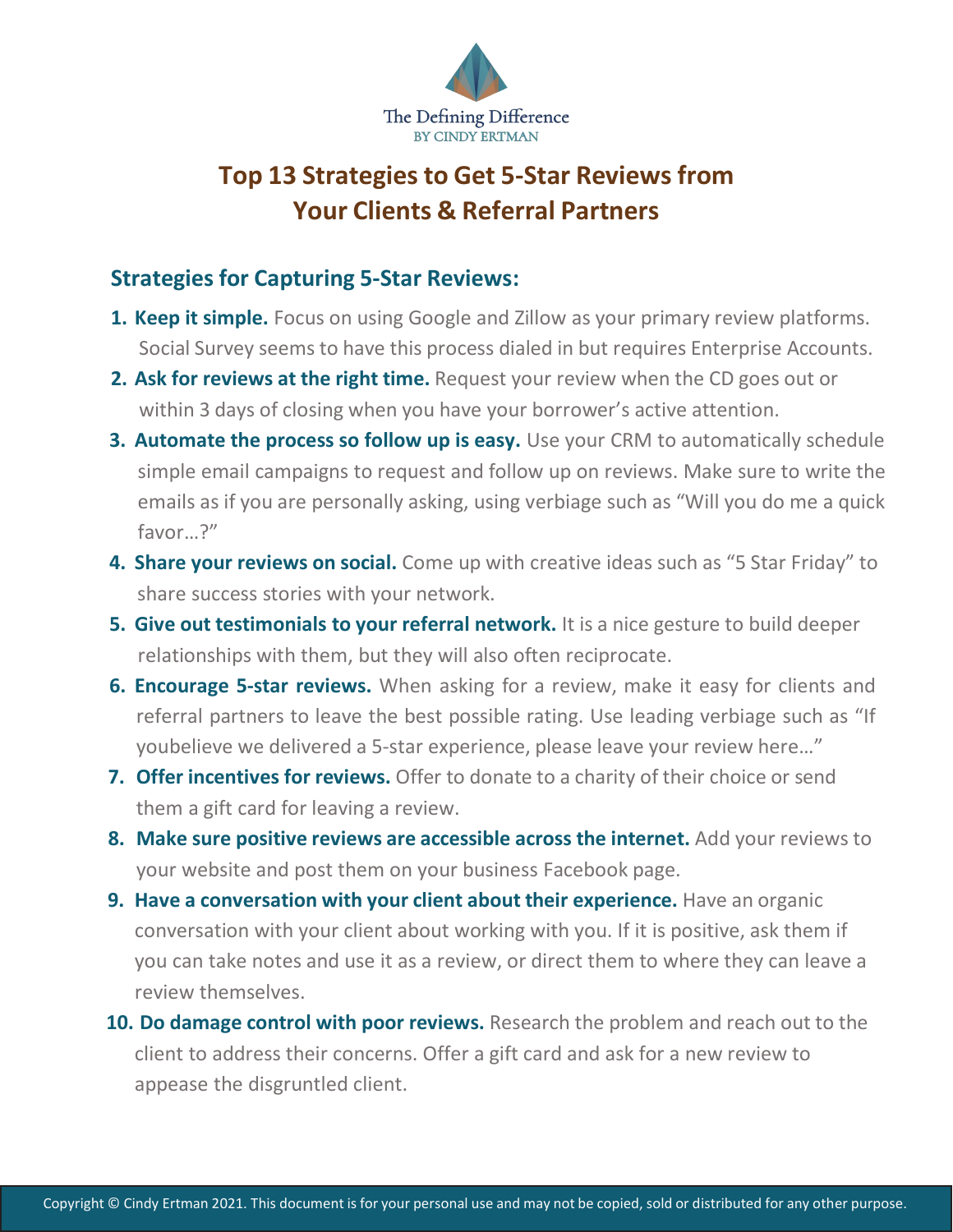

## **Strategies for Capturing 5-Star Reviews:**

- **11. Use the closing as an opportunity to ask for a review.** Celebrating the final milestone of the loan process together at the closing table is a perfect opportunity to ask your borrower for a glowing review.
- **12. Request reviews with your closing gift.** Include a handwritten thank you card with your closing gift and provide an easy way to submit a review.
- **13. Send a video text.** Video makes everything more personal. Send a quick 'thank you, it's been a pleasure serving you' video with a link to complete an online review.

## **Sample Email Templatesfor Requesting Reviews:**

Dear [Name],

Hi [Name], Congratulations on your new home! We want to thank you for being so wonderful to work with. Please let me know if you have any questions on financing or house related items - we are here for you.

If you believe we delivered a delightful and 5 star experience please click here or go to htt[ps://ww](http://www.zillow.com/lender-profile/stacia%20weishaar/)w[.zillow.com/lender-profile/stacia%20weishaar/](http://www.zillow.com/lender-profile/stacia%20weishaar/) to leave us a review. If you are social follow us @delightfulrefuge.

We'd also love to know if you have a charity or non-profit of choice so we can donate in your name and raise awareness!

With Gratitude, Stacia & Team

*\* Courtesy of Stacia Weishaar, Senior Loan Officer, Cornerstone Home Lending*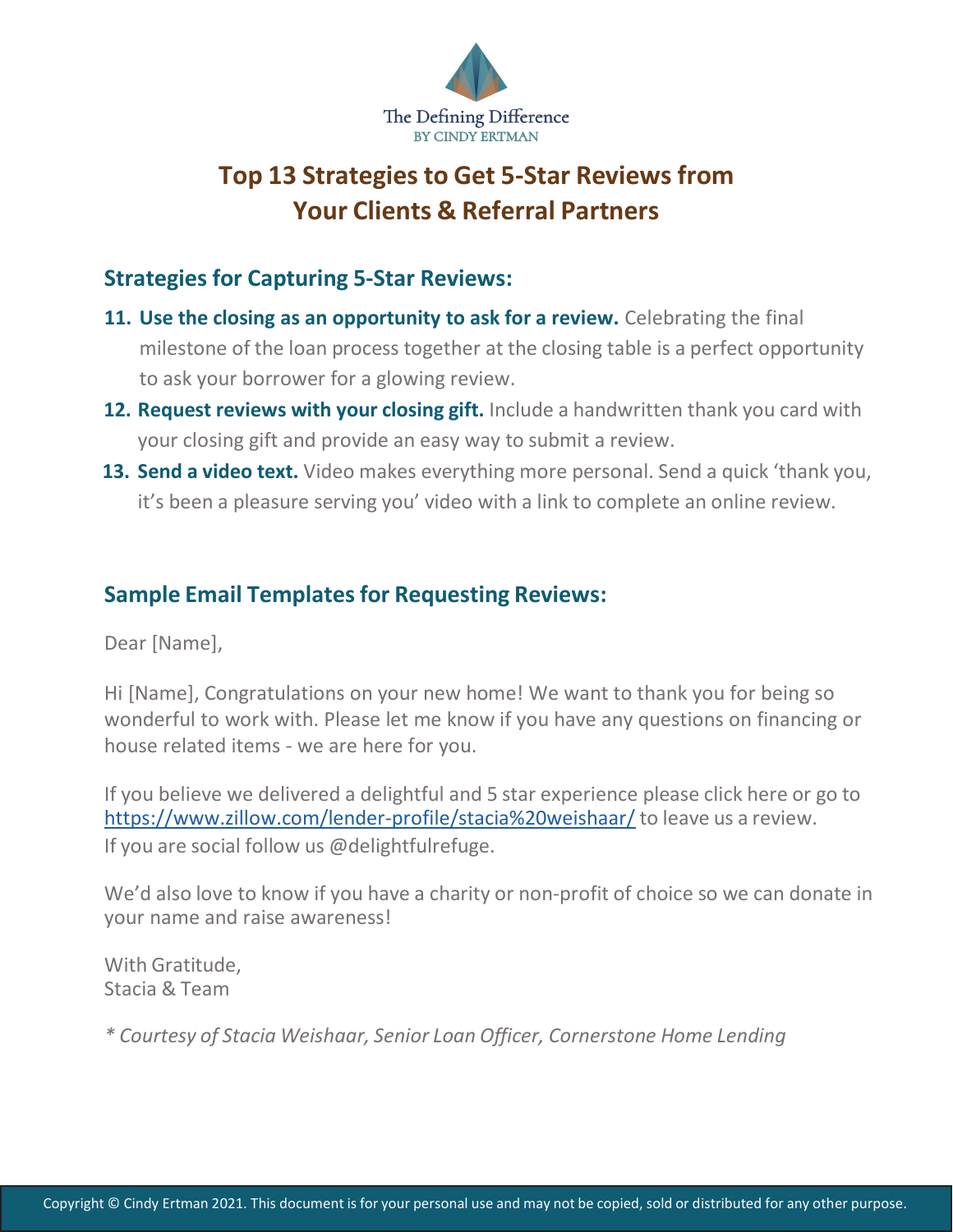

## **Sample Email Templatesfor Requesting Reviews:**

Hi [Name],

I hope this email finds you well and you are enjoying your new home! I am working hard to get caught up with some of my social media tasks and need a quick favor…

I am asking if you would be able to give me, as your loan officer a 5-star review on Google, Zillow OR LinkedIn? This career is my chosen profession and my livelihood for my family and social proof and word of mouth are the most powerful form of advertising.

I know and understand that life is very busy, but it would be a great boost if someone like you would give me a positive mention (if you feel I deserve it).

The review only takes about 2-3 minutes once you sign in. It's easy…Just click the link below and leave your thoughts. You can choose to be as long or as short as you'd like. Can be as simple as just a couple of words or a few sentences. I will be grateful whatever you decide.

#### **Google: INSERT YOUR LINK HERE LinkedIn: INSERT YOUR LINK HERE Zillow: INSERT YOUR LINK HERE**

If for any reason you were not happy with my service and don't want to leave a positive 5-star review, I would be very interested in hearing from you personally. Then just reply to me and let me know what you think and if I can help with anything. I am always looking for better ways to improve my service and this business and your honest feedback is welcome.

Thanks in advance and I look forward to hearing from you!

As always, if you know of anyone who is thinking about buying, building, renovating or refinancing, please don't keep my name a secret!

*\* Courtesy of Tanya Mace, Branch Manager, Residential Mortgage Services, Inc.*